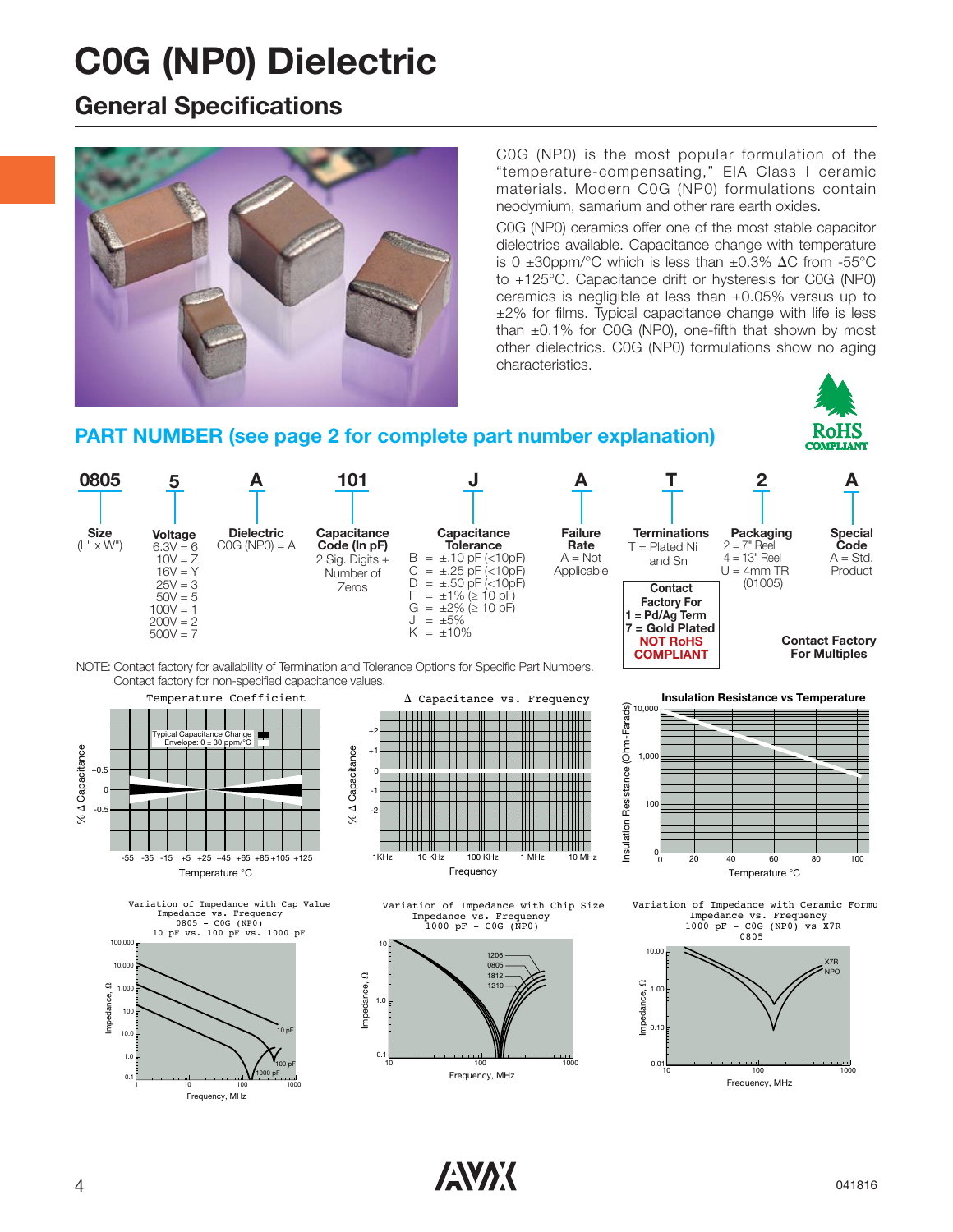

## **Specifications and Test Methods**

|                                            | <b>Parameter/Test</b>              | <b>NPO Specification Limits</b>                                           | <b>Measuring Conditions</b>                                                    |  |  |  |  |  |  |  |
|--------------------------------------------|------------------------------------|---------------------------------------------------------------------------|--------------------------------------------------------------------------------|--|--|--|--|--|--|--|
|                                            | <b>Operating Temperature Range</b> | $-55^{\circ}$ C to $+125^{\circ}$ C                                       | Temperature Cycle Chamber                                                      |  |  |  |  |  |  |  |
|                                            | Capacitance                        | Within specified tolerance                                                | Freq.: 1.0 MHz $\pm$ 10% for cap $\leq$ 1000 pF                                |  |  |  |  |  |  |  |
| $\mathbf Q$                                |                                    | <30 pF: Q≥ 400+20 x Cap Value                                             | 1.0 kHz $\pm$ 10% for cap > 1000 pF                                            |  |  |  |  |  |  |  |
|                                            |                                    | ≥30 pF: Q≥ 1000                                                           | Voltage: $1.0Vrms \pm .2V$                                                     |  |  |  |  |  |  |  |
| <b>Insulation Resistance</b>               |                                    | 100,000MΩ or 1000MΩ - μF,                                                 | Charge device with rated voltage for                                           |  |  |  |  |  |  |  |
|                                            |                                    | whichever is less                                                         | 60 $\pm$ 5 secs @ room temp/humidity                                           |  |  |  |  |  |  |  |
|                                            |                                    |                                                                           | Charge device with 300% of rated voltage for                                   |  |  |  |  |  |  |  |
|                                            | <b>Dielectric Strength</b>         | No breakdown or visual defects                                            | 1-5 seconds, w/charge and discharge current<br>limited to 50 mA (max)          |  |  |  |  |  |  |  |
|                                            |                                    |                                                                           | Note: Charge device with 150% of rated                                         |  |  |  |  |  |  |  |
|                                            |                                    |                                                                           | voltage for 500V devices.                                                      |  |  |  |  |  |  |  |
|                                            | Appearance                         | No defects                                                                | Deflection: 2mm                                                                |  |  |  |  |  |  |  |
|                                            | Capacitance                        |                                                                           | Test Time: 30 seconds                                                          |  |  |  |  |  |  |  |
| <b>Resistance to</b>                       | Variation                          | $\pm 5\%$ or $\pm .5$ pF, whichever is greater                            | 1mm/sec                                                                        |  |  |  |  |  |  |  |
| <b>Flexure</b>                             |                                    |                                                                           |                                                                                |  |  |  |  |  |  |  |
| <b>Stresses</b>                            | $\mathsf Q$                        | Meets Initial Values (As Above)                                           | 90 mm                                                                          |  |  |  |  |  |  |  |
|                                            | Insulation                         | $\geq$ Initial Value x 0.3                                                |                                                                                |  |  |  |  |  |  |  |
|                                            | Resistance                         |                                                                           |                                                                                |  |  |  |  |  |  |  |
|                                            | <b>Solderability</b>               | $\geq$ 95% of each terminal should be covered                             | Dip device in eutectic solder at $230 \pm 5^{\circ}$ C                         |  |  |  |  |  |  |  |
|                                            |                                    | with fresh solder                                                         | for $5.0 \pm 0.5$ seconds                                                      |  |  |  |  |  |  |  |
|                                            | Appearance<br>Capacitance          | No defects, <25% leaching of either end terminal                          |                                                                                |  |  |  |  |  |  |  |
|                                            | Variation                          | $\leq \pm 2.5\%$ or $\pm .25$ pF, whichever is greater                    |                                                                                |  |  |  |  |  |  |  |
| <b>Resistance to</b><br><b>Solder Heat</b> |                                    |                                                                           | Dip device in eutectic solder at 260°C for 60                                  |  |  |  |  |  |  |  |
|                                            | $\mathsf Q$                        | Meets Initial Values (As Above)                                           | seconds. Store at room temperature for $24 \pm 2$                              |  |  |  |  |  |  |  |
|                                            | Insulation                         |                                                                           | hours before measuring electrical properties.                                  |  |  |  |  |  |  |  |
|                                            | Resistance                         | Meets Initial Values (As Above)                                           |                                                                                |  |  |  |  |  |  |  |
|                                            | <b>Dielectric</b>                  | Meets Initial Values (As Above)                                           |                                                                                |  |  |  |  |  |  |  |
|                                            | Strength                           |                                                                           |                                                                                |  |  |  |  |  |  |  |
|                                            | Appearance                         | No visual defects                                                         | Step 1: $-55^{\circ}C \pm 2^{\circ}$<br>$30 \pm 3$ minutes                     |  |  |  |  |  |  |  |
|                                            | Capacitance                        | $\leq \pm 2.5\%$ or $\pm .25$ pF, whichever is greater                    | Step 2: Room Temp<br>$\leq$ 3 minutes                                          |  |  |  |  |  |  |  |
|                                            | Variation                          |                                                                           |                                                                                |  |  |  |  |  |  |  |
| <b>Thermal</b><br><b>Shock</b>             | $\mathsf Q$                        | Meets Initial Values (As Above)                                           | Step 3: $+125^{\circ}C \pm 2^{\circ}$<br>$30 \pm 3$ minutes                    |  |  |  |  |  |  |  |
|                                            | Insulation<br>Resistance           | Meets Initial Values (As Above)                                           | Step 4: Room Temp<br>$\leq$ 3 minutes                                          |  |  |  |  |  |  |  |
|                                            | <b>Dielectric</b>                  |                                                                           | Repeat for 5 cycles and measure after<br>24 hours at room temperature          |  |  |  |  |  |  |  |
|                                            | Strength                           | Meets Initial Values (As Above)                                           |                                                                                |  |  |  |  |  |  |  |
|                                            | Appearance                         | No visual defects                                                         |                                                                                |  |  |  |  |  |  |  |
|                                            | Capacitance                        | $\leq \pm 3.0\%$ or $\pm$ .3 pF, whichever is greater                     |                                                                                |  |  |  |  |  |  |  |
|                                            | Variation                          |                                                                           | Charge device with twice rated voltage in                                      |  |  |  |  |  |  |  |
| <b>Load Life</b>                           | $\Omega$                           | $\geq 30$ pF:<br>$Q \geq 350$<br>$≥10$ pF, <30 pF:<br>$Q \geq 275 + 5C/2$ | test chamber set at $125^{\circ}C \pm 2^{\circ}C$<br>for 1000 hours (+48, -0). |  |  |  |  |  |  |  |
|                                            | (C=Nominal Cap)                    | $<$ 10 pF:<br>$Q \geq 200 + 10C$                                          |                                                                                |  |  |  |  |  |  |  |
|                                            | Insulation                         |                                                                           | Remove from test chamber and stabilize at                                      |  |  |  |  |  |  |  |
|                                            | Resistance                         | $\ge$ Initial Value x 0.3 (See Above)                                     | room temperature for 24 hours                                                  |  |  |  |  |  |  |  |
|                                            | Dielectric                         | Meets Initial Values (As Above)                                           | before measuring.                                                              |  |  |  |  |  |  |  |
|                                            | Strength                           |                                                                           |                                                                                |  |  |  |  |  |  |  |
|                                            | Appearance                         | No visual defects                                                         |                                                                                |  |  |  |  |  |  |  |
|                                            | Capacitance<br>Variation           | $\leq \pm 5.0\%$ or $\pm .5$ pF, whichever is greater                     | Store in a test chamber set at $85^{\circ}C \pm 2^{\circ}C/$                   |  |  |  |  |  |  |  |
|                                            |                                    | $\geq 30$ pF:<br>$Q \geq 350$                                             | $85\% \pm 5\%$ relative humidity for 1000 hours                                |  |  |  |  |  |  |  |
| Load                                       | $\mathsf Q$                        | $≥10$ pF, <30 pF:<br>$Q \geq 275 + 5C/2$                                  | (+48, -0) with rated voltage applied.                                          |  |  |  |  |  |  |  |
| <b>Humidity</b>                            |                                    | $Q \ge 200 + 10C$<br>$<$ 10 pF:                                           |                                                                                |  |  |  |  |  |  |  |
|                                            | Insulation                         | $\ge$ Initial Value x 0.3 (See Above)                                     | Remove from chamber and stabilize at                                           |  |  |  |  |  |  |  |
|                                            | Resistance                         |                                                                           | room temperature for $24 \pm 2$ hours                                          |  |  |  |  |  |  |  |
|                                            | <b>Dielectric</b><br>Strength      | Meets Initial Values (As Above)                                           | before measuring.                                                              |  |  |  |  |  |  |  |
|                                            |                                    |                                                                           |                                                                                |  |  |  |  |  |  |  |

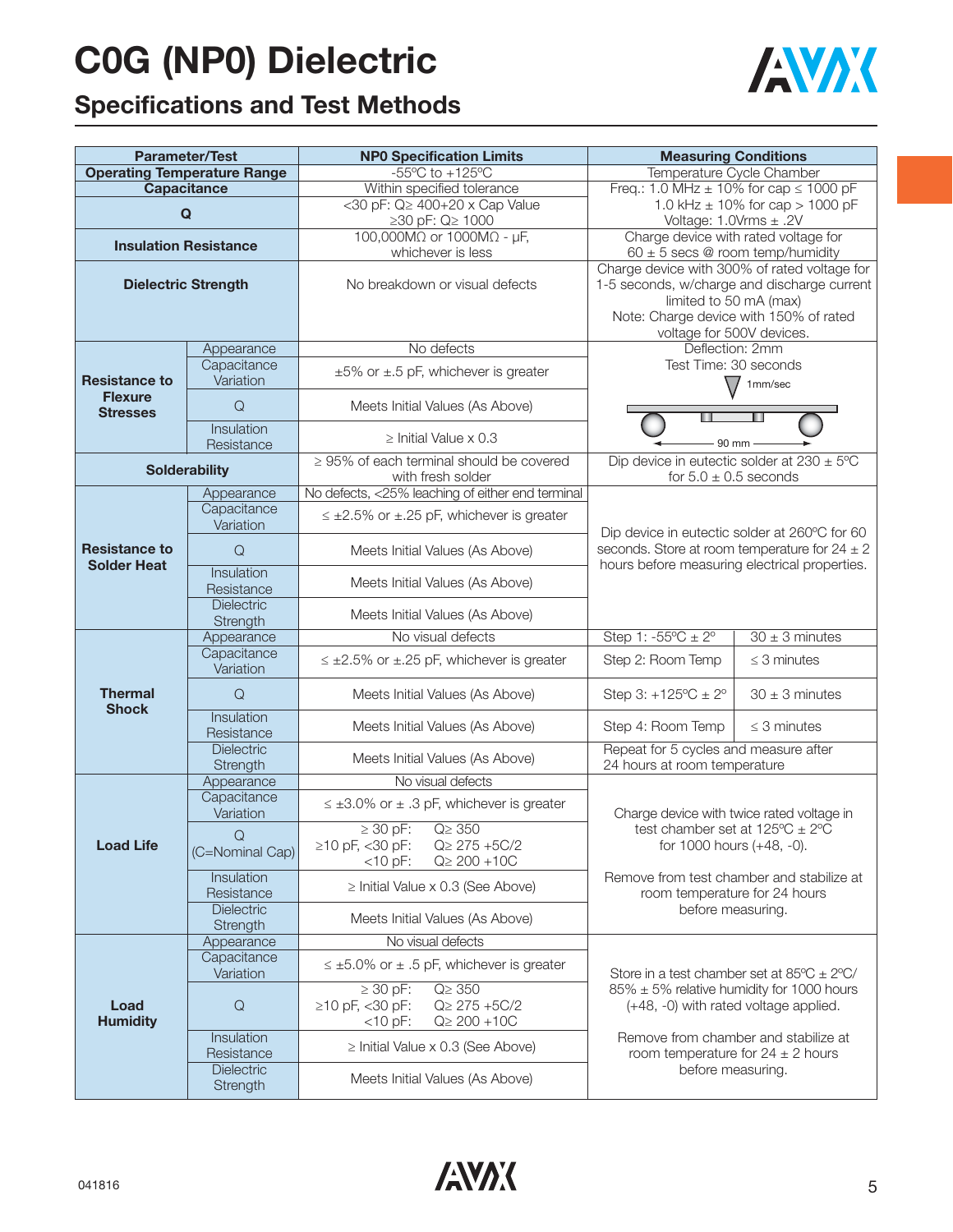## **Capacitance Range**

### **PREFERRED SIZES ARE SHADED**

|                                    |                                         |                                                       | $\blacksquare$                                                                                          |                                              | $\blacksquare$                         |                         |                                                             |                     |                                        | $\Box$                                 |                     |                  |                                        |                                        |                |                     |                              |          |  |
|------------------------------------|-----------------------------------------|-------------------------------------------------------|---------------------------------------------------------------------------------------------------------|----------------------------------------------|----------------------------------------|-------------------------|-------------------------------------------------------------|---------------------|----------------------------------------|----------------------------------------|---------------------|------------------|----------------------------------------|----------------------------------------|----------------|---------------------|------------------------------|----------|--|
| <b>SIZE</b>                        | 0101*                                   | 0201                                                  | 0402                                                                                                    | 0603                                         |                                        |                         |                                                             | 0805                |                                        |                                        |                     | 1206             |                                        |                                        |                |                     |                              |          |  |
| Soldering                          | <b>Reflow Only</b>                      | <b>Reflow Only</b>                                    | Reflow/Wave                                                                                             | Reflow/Wave                                  |                                        |                         |                                                             | Reflow/Wave         |                                        |                                        |                     | Reflow/Wave      |                                        |                                        |                |                     |                              |          |  |
| Packaging                          | All Paper                               | All Paper                                             | All Paper                                                                                               | All Paper                                    |                                        |                         |                                                             | Paper/Embossed      |                                        |                                        |                     | Paper/Embossed   |                                        |                                        |                |                     |                              |          |  |
| mm<br>(L) Length<br>(in.)          | $0.40 \pm 0.02$<br>$(0.016 \pm 0.0008)$ | $0.60 \pm 0.09$<br>$(0.024 \pm 0.004)$                | $1.00 \pm 0.10$<br>$(0.040 \pm 0.004)$                                                                  |                                              | $1.60 \pm 0.15$<br>$(0.063 \pm 0.006)$ |                         |                                                             |                     | $2.01 \pm 0.20$<br>$(0.079 \pm 0.008)$ |                                        |                     |                  |                                        | $3.20 \pm 0.20$<br>$(0.126 \pm 0.008)$ |                |                     |                              |          |  |
| mm<br>(W) Width                    | $0.20 \pm 0.02$                         | $0.30 \pm 0.09$                                       | $0.50 \pm 0.10$                                                                                         | $0.81 \pm 0.15$                              |                                        |                         |                                                             | $1.25 \pm 0.20$     |                                        |                                        |                     |                  | $1.60 \pm 0.20$                        |                                        |                |                     |                              |          |  |
| (in.)<br>mm                        | $0.008 \pm 0.0008$<br>$0.10 \pm 0.04$   | $(0.011 \pm 0.004)$<br>$0.15 \pm 0.05$                | $(0.020 \pm 0.004)$<br>$0.25 \pm 0.15$                                                                  |                                              | $(0.032 \pm 0.006)$<br>$0.35 \pm 0.15$ |                         |                                                             |                     |                                        | $(0.049 \pm 0.008)$<br>$0.50 \pm 0.25$ |                     |                  | $(0.063 \pm 0.008)$<br>$0.50 \pm 0.25$ |                                        |                |                     |                              |          |  |
| (t) Terminal<br>(in.)              | $(0.004 \pm 0.0016)$                    | $(0.006 \pm 0.002)$                                   | $(0.010 \pm 0.006)$                                                                                     |                                              | $(0.014 \pm 0.006)$                    |                         |                                                             | $(0.020 \pm 0.010)$ |                                        |                                        |                     |                  | $(0.020 \pm 0.010)$                    |                                        |                |                     |                              |          |  |
| <b>WVDC</b><br>Cap<br>0.5          | 16                                      | 25<br>50<br>$\mathsf A$                               | 25<br>50<br>16<br>$\overline{C}$<br>$\overline{C}$<br>$\overline{C}$                                    | 16<br>25<br>$\overline{G}$<br>$\overline{G}$ | 50<br>G                                | 100<br>$\overline{G}$   | 200                                                         | 16                  | 25                                     | 50<br>J                                | 100                 | 200<br>IJ        | 16                                     | 25<br>J                                | 50<br>J        | 100<br>IJ           | 200<br>N                     | 500<br>J |  |
| (pF)<br>1.0                        | B                                       | $\mathsf A$                                           | $\mathsf C$<br>$\mathsf C$<br>$\mathsf{C}$                                                              | G<br>G                                       | G                                      | G                       |                                                             |                     | J                                      | J                                      | J                   | J                | J                                      | J                                      | J              | J                   | J                            | J        |  |
| 1.2                                | B                                       | A                                                     | $\mathsf C$<br>$\mathsf C$<br>$\mathsf{C}$                                                              | G<br>G                                       | G                                      | G                       |                                                             | J                   | J                                      | J                                      | J                   | J                | J                                      | J                                      | J              | IJ                  | IJ                           | J        |  |
| 1.5<br>1.8                         | B<br>B                                  | Α<br>$\mathsf{A}$<br>A<br>$\mathsf A$                 | $\mathsf{C}$<br>$\mathsf C$<br>$\mathsf{C}$<br>$\overline{C}$<br>$\overline{C}$<br>$\overline{C}$       | G<br>G<br>G<br>G                             | G<br>G                                 | G<br>G                  |                                                             | J                   | .I<br>J                                | J                                      | J<br>J              | IJ<br>J          | J                                      | IJ<br>J                                | J<br>J         | IJ<br>J             | IJ<br>IJ                     | ÷.<br>J  |  |
| 2.2                                | B                                       | $\mathsf A$<br>Α                                      | $\mathsf C$<br>$\mathsf C$<br>$\mathsf{C}$                                                              | G<br>G                                       | G                                      | G                       |                                                             |                     | O                                      | IJ                                     | J                   | J                | J                                      | J                                      | J              | J                   | IJ                           | J        |  |
| 2.7                                | B<br>B                                  | $\mathsf A$<br>$\overline{A}$                         | $\mathsf C$<br>$\mathsf C$<br>$\mathsf{C}$<br>$\overline{C}$<br>$\overline{C}$                          | G<br>G<br>$\overline{G}$<br>G                | G<br>G                                 | G                       |                                                             | J                   | J<br>J                                 | J                                      | J                   | J<br>J           | J<br>J.                                | J                                      | J              | IJ                  | IJ                           | J<br>J   |  |
| 3.3<br>3.9                         | B                                       | A<br>$\overline{A}$<br>$\mathsf A$<br>$\mathsf A$     | $\overline{C}$<br>$\mathsf{C}$<br>$\mathsf C$<br>$\mathsf{C}$                                           | G<br>G                                       | G                                      | G<br>G                  |                                                             | J                   | J                                      | J<br>J                                 | J<br>J              | J                | J                                      | J<br>J                                 | J<br>J         | J<br>IJ             | IJ<br>IJ                     | J        |  |
| 4.7                                | B                                       | $\overline{A}$<br>Α                                   | $\mathsf C$<br>$\mathsf C$<br>$\mathsf C$                                                               | G<br>G                                       | G                                      | G                       |                                                             |                     | J                                      |                                        | J                   | J                | J                                      | J                                      | J              | J                   | J                            |          |  |
| 5.6<br>6.8                         | B<br>B                                  | A<br>$\overline{A}$<br>A<br>A                         | $\mathsf C$<br>$\mathsf C$<br>$\mathsf C$<br>$\mathsf C$<br>C<br>$\mathsf C$                            | G<br>G<br>G<br>G                             | G<br>G                                 | G<br>G                  |                                                             | J<br>J              | J<br>J                                 | J                                      | J<br>J              | J<br>J           | J<br>J                                 | J<br>J                                 | J<br>J         | J<br>J              | IJ<br>J                      | J<br>J   |  |
| 8.2                                | B                                       | $\overline{A}$<br>A                                   | $\mathsf{C}$<br>C<br>$\mathsf{C}$                                                                       | G<br>G                                       | G                                      | G                       |                                                             |                     | J                                      | J                                      | J                   | IJ               |                                        | IJ                                     | J              | J                   | IJ                           |          |  |
| 10                                 | B                                       | A<br>$\mathsf A$                                      | $\overline{C}$<br>$\overline{C}$<br>$\overline{C}$                                                      | $\overline{G}$<br>$\overline{G}$             | $\overline{G}$                         | G                       | $\overline{G}$                                              |                     | J                                      | J                                      | J                   | J                | J                                      | J                                      | J              | J                   | J                            | J        |  |
| 12<br>15                           | B<br>B                                  | $\mathsf{A}$<br>A<br>Α<br>$\mathsf{A}$                | $\mathsf C$<br>$\mathsf C$<br>$\mathsf{C}$<br>C<br>C<br>C                                               | G<br>G<br>G<br>G                             | G<br>G                                 | G<br>G                  | G<br>G                                                      | J                   | J<br>J                                 | J                                      | J<br>J              | J                | J                                      | J<br>IJ                                | J<br>J         | IJ<br>J             | IJ<br>IJ                     | J        |  |
| 18                                 | B                                       | $\mathsf A$<br>$\mathsf A$                            | $\mathsf C$<br>C<br>C                                                                                   | G<br>G                                       | G                                      | G                       | G                                                           | J                   | J                                      | J                                      | J                   | J                | J                                      | J                                      | J              | J                   | IJ                           | J        |  |
| 22<br>27                           | B<br>B                                  | A<br>$\mathsf{A}$<br>Α<br>$\mathsf{A}$                | $\mathsf C$<br>$\mathsf C$<br>$\mathsf{C}$<br>$\mathsf C$<br>$\mathsf C$<br>$\mathsf{C}$                | G<br>G<br>G<br>G                             | G<br>G                                 | G<br>G                  | G<br>G                                                      | J<br>IJ             | J<br>O                                 | IJ                                     | J<br>J              | IJ<br>IJ         | J<br>J                                 | IJ<br>IJ                               | J<br>J         | J                   | N<br>IJ                      | J<br>IJ  |  |
| 33                                 | $\overline{B}$                          | A<br>$\overline{A}$                                   | $\overline{\mathrm{c}}$<br>$\overline{\text{c}}$<br>$\overline{\mathsf{C}}$                             | $\overline{G}$<br>$\overline{G}$             | G                                      | $\overline{\mathsf{G}}$ | $\overline{G}$                                              | J                   | J.                                     | J                                      | J                   | J                | J.                                     | J                                      | J              | J                   | J                            | J        |  |
| 39                                 | B                                       | A<br>$\mathsf{A}$                                     | $\mathbb{C}$<br>$\mathsf C$<br>$\mathsf{C}$                                                             | G<br>G                                       | G                                      | G                       | G                                                           | J                   | J                                      | J                                      | J                   | J                | J                                      | J                                      | J              | J                   | J                            | J        |  |
| 47<br>56                           | B<br>B                                  | Α<br>$\overline{A}$<br>$\overline{A}$<br>A            | $\mathsf C$<br>$\mathsf C$<br>$\mathsf C$<br>$\overline{C}$<br>$\overline{C}$<br>$\overline{C}$         | G<br>G<br>$\overline{G}$<br>G                | G<br>G                                 | G<br>G                  | G<br>$\overline{G}$                                         |                     | J                                      | J                                      | J                   | J                | J                                      | J                                      | J<br>J         | IJ                  | IJ                           | J        |  |
| 68                                 | B                                       | $\mathsf{A}$<br>A                                     | $\mathsf C$<br>$\mathsf C$<br>$\mathsf{C}$                                                              | G<br>G                                       | G                                      | G                       | G                                                           | J                   | J                                      | J                                      | J                   | J                | J                                      | J                                      | J              | J                   | J                            | J        |  |
| 82<br>100                          | B<br>$\overline{B}$                     | Α<br>$\mathsf{A}$<br>$\overline{A}$<br>$\overline{A}$ | $\mathsf C$<br>$\mathsf C$<br>$\mathsf{C}$<br>$\overline{\text{c}}$<br>$\overline{C}$<br>$\overline{C}$ | G<br>G<br>$\overline{G}$<br>$\overline{G}$   | G<br>G                                 | G<br>$\overline{G}$     | G<br>$\overline{G}$                                         | J<br>J              | J<br>J                                 | J<br>J                                 | J<br>J              | IJ<br>J          | J.<br>J                                | IJ<br>J                                | J<br>J         | IJ<br>J             | IJ<br>IJ                     | J.<br>J. |  |
| 120                                |                                         |                                                       | $\mathsf{C}$<br>$\mathsf C$<br>$\mathsf{C}$                                                             | G<br>G                                       | G                                      | G                       | G                                                           | IJ                  | J                                      | IJ                                     | J                   | J                | J                                      | J                                      | J              | J                   | J                            | IJ       |  |
| 150                                |                                         |                                                       | $\mathsf C$<br>$\mathsf C$<br>$\mathsf{C}$                                                              | G<br>G                                       | G                                      | G                       | G                                                           | J.                  | J                                      | J                                      | J                   | IJ               | J.                                     | IJ                                     | J              | IJ                  | IJ                           | J.       |  |
| 180<br>220                         |                                         |                                                       | $\mathsf{C}$<br>$\mathsf{C}$<br>$\mathsf C$<br>$\mathsf C$<br>$\mathsf C$<br>$\mathsf{C}$               | G<br>G<br>G<br>G                             | G<br>G                                 | G<br>G                  | G<br>G                                                      | J<br>J              | IJ<br>J                                | J                                      | J<br>J              | J<br>J           | IJ<br>J                                | J<br>J                                 | J<br>J         | IJ<br>IJ            | IJ<br>J                      | J<br>M   |  |
| 270                                |                                         |                                                       | $\mathbb{C}$<br>$\mathsf C$<br>$\mathsf{C}$                                                             | G<br>G                                       | G                                      | G                       |                                                             | J                   | J                                      | J                                      | J                   | J                | J                                      | J                                      | J              | J                   | IJ                           | M        |  |
| 330                                |                                         |                                                       | $\overline{C}$<br>$\overline{C}$<br>$\overline{C}$<br>$\mathsf C$                                       | G<br>G                                       | G                                      | G                       |                                                             | J                   | J                                      |                                        | J                   | J                | J                                      | J                                      | J              | Ū                   | J                            | M        |  |
| 390<br>470                         |                                         |                                                       | $\mathbb{C}$<br>$\mathsf{C}$<br>$\mathsf C$<br>$\mathsf{C}$<br>C                                        | G<br>G<br>G<br>G                             | G<br>G                                 | G<br>G                  |                                                             | J<br>J              | J<br>J                                 | J                                      | J<br>J              | $\mathsf J$<br>J | J<br>J                                 | J<br>J                                 | J<br>J         | J<br>J              | J<br>IJ                      | M<br>M   |  |
| 560                                |                                         |                                                       | $\mathsf{C}$<br>$\mathsf C$<br>$\mathsf C$                                                              | G<br>G                                       | G                                      | G                       |                                                             |                     | J                                      | J                                      | J                   | J                | J.                                     | J                                      | J              | J                   | IJ                           | M        |  |
| 680<br>820                         |                                         |                                                       | $\mathsf{C}$<br>C<br>$\mathsf{C}$<br>$\mathsf C$<br>C<br>C                                              | G<br>G<br>G<br>G                             | G<br>G                                 | G<br>G                  |                                                             | J<br>J              | J<br>J                                 | J<br>J                                 | J<br>J              | J<br>J           | J<br>J                                 | J<br>J                                 | J<br>J         | IJ<br>IJ            | J<br>M                       | P        |  |
| 1000                               |                                         |                                                       | $\overline{C}$<br>$\overline{C}$<br>C.                                                                  | $\overline{G}$<br>G                          | G                                      | G                       |                                                             | J                   | J                                      | J                                      | J                   | J                | J                                      | J                                      | J              | J                   | Q                            |          |  |
| 1200                               |                                         |                                                       |                                                                                                         | G<br>G                                       | G                                      |                         |                                                             | J<br>J              | J                                      | IJ<br>J                                | J                   |                  | J<br>J                                 | J<br>IJ                                | J              | IJ                  | Q                            |          |  |
| 1500<br>1800                       |                                         |                                                       |                                                                                                         | G<br>G<br>G<br>G                             | G<br>G                                 |                         |                                                             | J                   | J<br>J                                 | J                                      | J<br>N              |                  | J                                      | J                                      | J<br>M         | M<br>M              | $\mathsf Q$<br>Q             |          |  |
| 2200                               |                                         |                                                       |                                                                                                         | G<br>G                                       | G                                      |                         |                                                             | N                   | N                                      | N                                      | N                   |                  | J                                      | J                                      | M              | P                   | Q                            |          |  |
| 2700<br>3300                       |                                         |                                                       |                                                                                                         | G<br>G<br>$\overline{G}$<br>G                | G<br>G                                 |                         |                                                             | N<br>P              | N<br>$\overline{P}$                    | N<br>$\overline{P}$                    | N<br>$\overline{N}$ |                  | J<br>J                                 | IJ<br>J                                | M<br>M         | P<br>$\overline{P}$ | Q<br>$\overline{\mathsf{Q}}$ |          |  |
| 3900                               |                                         |                                                       |                                                                                                         | G<br>G                                       | G                                      |                         |                                                             | P                   | P                                      | P                                      | N                   |                  | J                                      | J                                      | M              | P                   |                              |          |  |
| 4700<br>5600                       |                                         |                                                       |                                                                                                         | G<br>G                                       | G                                      |                         |                                                             | P<br>P              | P<br>$\overline{P}$                    | P<br>P                                 | $\mathsf{N}$        |                  | J                                      | IJ<br>J                                | M<br>M         | P<br>P              |                              |          |  |
| 6800                               |                                         |                                                       |                                                                                                         |                                              |                                        |                         |                                                             | D                   | P                                      | P                                      |                     |                  | Μ                                      | ${\sf M}$                              | M              | P                   |                              |          |  |
| 8200                               |                                         |                                                       | $\sim_{W}$                                                                                              |                                              |                                        |                         |                                                             | P                   | P.                                     | $\mathsf{P}$                           |                     |                  | ${\sf M}$                              | M                                      | M              | P                   |                              |          |  |
| 0.010<br>Cap<br>$(\mu F)$<br>0.012 |                                         |                                                       |                                                                                                         |                                              |                                        |                         |                                                             | $\overline{P}$      | $\overline{P}$                         | $\overline{P}$                         |                     |                  | $\overline{P}$                         | $\overline{P}$                         | P              | $\overline{P}$      |                              |          |  |
| 0.015                              |                                         |                                                       |                                                                                                         |                                              |                                        |                         |                                                             |                     |                                        |                                        |                     |                  |                                        |                                        |                |                     |                              |          |  |
| 0.018<br>0.022                     |                                         |                                                       |                                                                                                         |                                              |                                        |                         |                                                             |                     |                                        |                                        |                     |                  |                                        |                                        |                |                     |                              |          |  |
| 0.027                              |                                         |                                                       | $ \Upsilon $                                                                                            |                                              |                                        |                         |                                                             |                     |                                        |                                        |                     |                  |                                        |                                        |                |                     |                              |          |  |
| 0.033                              |                                         |                                                       |                                                                                                         |                                              |                                        |                         |                                                             |                     |                                        |                                        |                     |                  |                                        |                                        |                |                     |                              |          |  |
| 0.039<br>0.047                     |                                         |                                                       |                                                                                                         |                                              |                                        |                         |                                                             |                     |                                        |                                        |                     |                  |                                        |                                        |                |                     |                              |          |  |
| 0.068                              |                                         |                                                       |                                                                                                         |                                              |                                        |                         |                                                             |                     |                                        |                                        |                     |                  |                                        |                                        |                |                     |                              |          |  |
| 0.082<br>0.1                       |                                         |                                                       |                                                                                                         |                                              |                                        |                         |                                                             |                     |                                        |                                        |                     |                  |                                        |                                        |                |                     |                              |          |  |
| <b>WVDC</b>                        | 16                                      | 25<br>50                                              | 16<br>25<br>50                                                                                          | 16<br>25                                     | 50                                     | 100                     | 200                                                         | 16                  | 25                                     | 50                                     | 100                 | 200              | 16                                     | 25                                     | 50             | 100                 | 200                          | 500      |  |
| <b>SIZE</b>                        | $0101*$                                 | 0201                                                  | 0402                                                                                                    |                                              | 0603                                   |                         |                                                             |                     |                                        | 0805                                   |                     |                  |                                        |                                        |                | 1206                |                              |          |  |
| Letter                             | $\overline{B}$<br>$\overline{A}$        | $\overline{C}$                                        | Ε<br>G                                                                                                  | J                                            | $\overline{\mathsf{K}}$                | M                       | $\overline{P}$<br>$\overline{\mathsf{Q}}$<br>$\overline{N}$ |                     |                                        |                                        |                     | X                |                                        | $\overline{Y}$                         | $\overline{Z}$ |                     |                              |          |  |
| Max.                               | 0.33<br>0.22                            | 0.56                                                  | 0.71<br>0.90                                                                                            | 0.94                                         | 1.02                                   | 1.27                    |                                                             | 1.40                |                                        | 1.52                                   | 1.78                |                  | 2.29                                   |                                        | 2.54           | 2.79                |                              |          |  |
| <b>Thickness</b>                   | (0.013)<br>(0.009)                      | (0.022)                                               | (0.035)<br>(0.028)                                                                                      | (0.037)                                      | (0.040)                                | (0.050)                 |                                                             | (0.055)             |                                        | (0.060)                                | (0.070)             |                  | (0.090)                                |                                        | (0.100)        | (0.110)             |                              |          |  |
|                                    |                                         | <b>EMBOSSED</b><br><b>PAPER</b>                       |                                                                                                         |                                              |                                        |                         |                                                             |                     |                                        |                                        |                     |                  |                                        |                                        |                |                     |                              |          |  |

\*EIA 01005

PAPER and EMBOSSED available for 01005